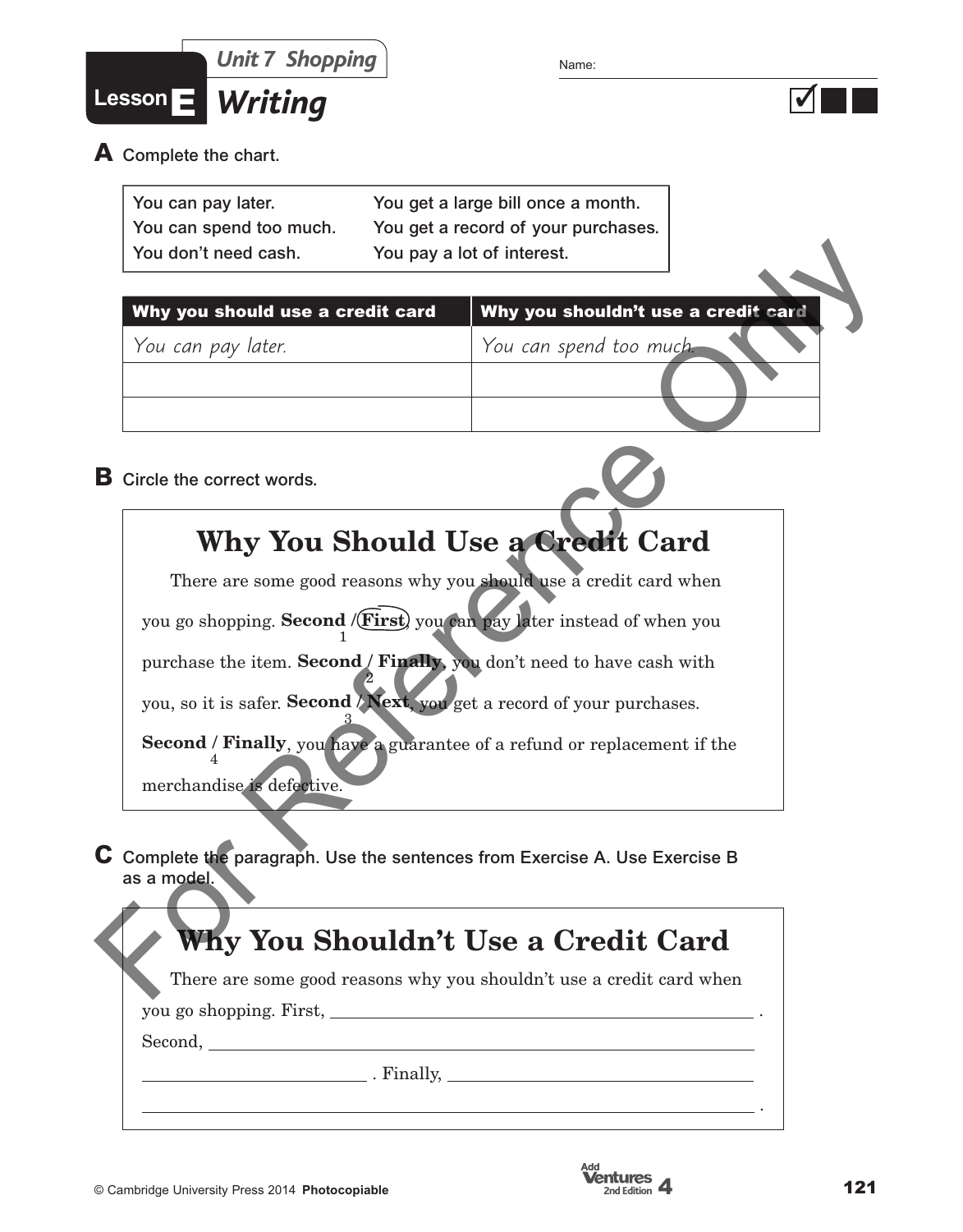

**A** Complete the chart. Add two more sentences.

| You can pay later.      | You get a large bill once a month.    |
|-------------------------|---------------------------------------|
| You can spend too much. | You get a record of your purchases. ' |
| You don't need cash.    | You pay a lot of interest.            |

| You don't need cash.                   | You pay a lot of interest.                                                                                                                                |  |
|----------------------------------------|-----------------------------------------------------------------------------------------------------------------------------------------------------------|--|
| Why you should use a credit card       | Why you shouldn't use a credit card                                                                                                                       |  |
| You can pay later.                     |                                                                                                                                                           |  |
|                                        |                                                                                                                                                           |  |
|                                        |                                                                                                                                                           |  |
|                                        |                                                                                                                                                           |  |
| <b>B</b> Complete the sentences.       |                                                                                                                                                           |  |
|                                        |                                                                                                                                                           |  |
| Finally<br><b>First</b><br><b>Next</b> | Second                                                                                                                                                    |  |
|                                        |                                                                                                                                                           |  |
|                                        | Why You Should Use a Credit Card                                                                                                                          |  |
|                                        | There are some good reasons why you should use a credit card when                                                                                         |  |
| you go shopping.                       | First<br>, you can pay later instead of when you                                                                                                          |  |
| purchase the item.                     | , you don't need to have cash with                                                                                                                        |  |
| you, so it is safer.                   | , you get a record of your purchases.                                                                                                                     |  |
|                                        | you have a guarantee of a refund or replacement if the                                                                                                    |  |
|                                        |                                                                                                                                                           |  |
| merchandise is defective.              |                                                                                                                                                           |  |
|                                        |                                                                                                                                                           |  |
|                                        | C Write a paragraph on the topic below. Use the back of this paper. Use the<br>sentences from Exercise A and First, Second, and Finally. Start like this. |  |
|                                        |                                                                                                                                                           |  |

## **Why You Should Use a Credit Card**

#### **Why You Shouldn't Use a Credit Card**

There are some good reasons why you shouldn't use a credit card when

you go shopping.